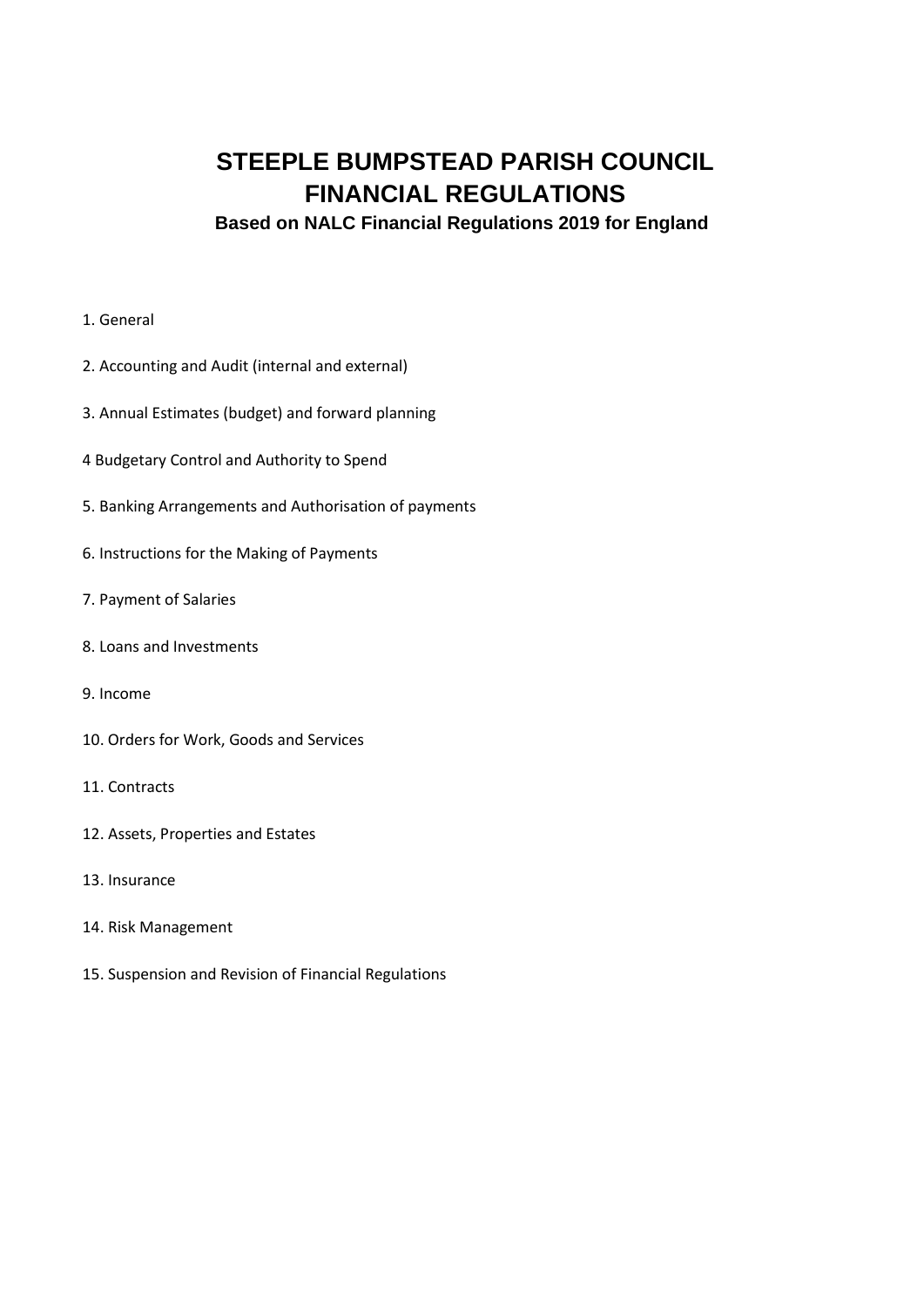These Financial Regulations were adopted by the council at its meeting held on <mark>6<sup>th</sup> May 2021</mark>

# **1. General**

1.1. These financial regulations govern the conduct of financial management by the council and may only be amended or varied by resolution of the council. Financial regulations are one of the council's three governing policy documents providing procedural guidance for members and officers. Financial regulations must be observed in conjunction with the council's standing orders<sup>1</sup> and any individual financial regulations relating to contracts.

1.2. The council is responsible in law for ensuring that its financial management is adequate and effective and that the council has a sound system of internal control which facilitates the effective exercise of the council's functions, including arrangements for the management of risk.

1.3. The council's accounting control systems must include measures:

- for the timely production of accounts;
- that provide for the safe and efficient safeguarding of public money; to prevent and detect inaccuracy and fraud; and
- identifying the duties of officers.
	- 1.4. These financial regulations demonstrate how the council meets these responsibilities and requirements.
	- 1.5. At least once a year, prior to approving the Annual Governance Statement, the council must review the effectiveness of its system of internal control which shall be in accordance with proper practices.
	- 1.6. Deliberate or wilful breach of these Regulations by an employee may give rise to disciplinary proceedings.
	- 1.7. Members of council are expected to follow the instructions within these Regulations and not to entice employees to breach them. Failure to follow instructions within these Regulations brings the office of councillor into disrepute.
	- 1.8. The Responsible Financial Officer (RFO) holds a statutory office to be appointed by the council. The Clerk has been appointed as RFO for this council and these regulations will apply accordingly.

1.9. The RFO;

- acts under the policy direction of the council;
- administers the council's financial affairs in accordance with all Acts, Regulations and proper practices;
- determines on behalf of the council its accounting records and accounting control systems;
- ensures the accounting control systems are observed;
- maintains the accounting records of the council up to date in accordance with proper practices;

<sup>&</sup>lt;sup>1</sup> Model Standing Orders for Councils (2018 Edition) is available from NALC (©NALC 2018)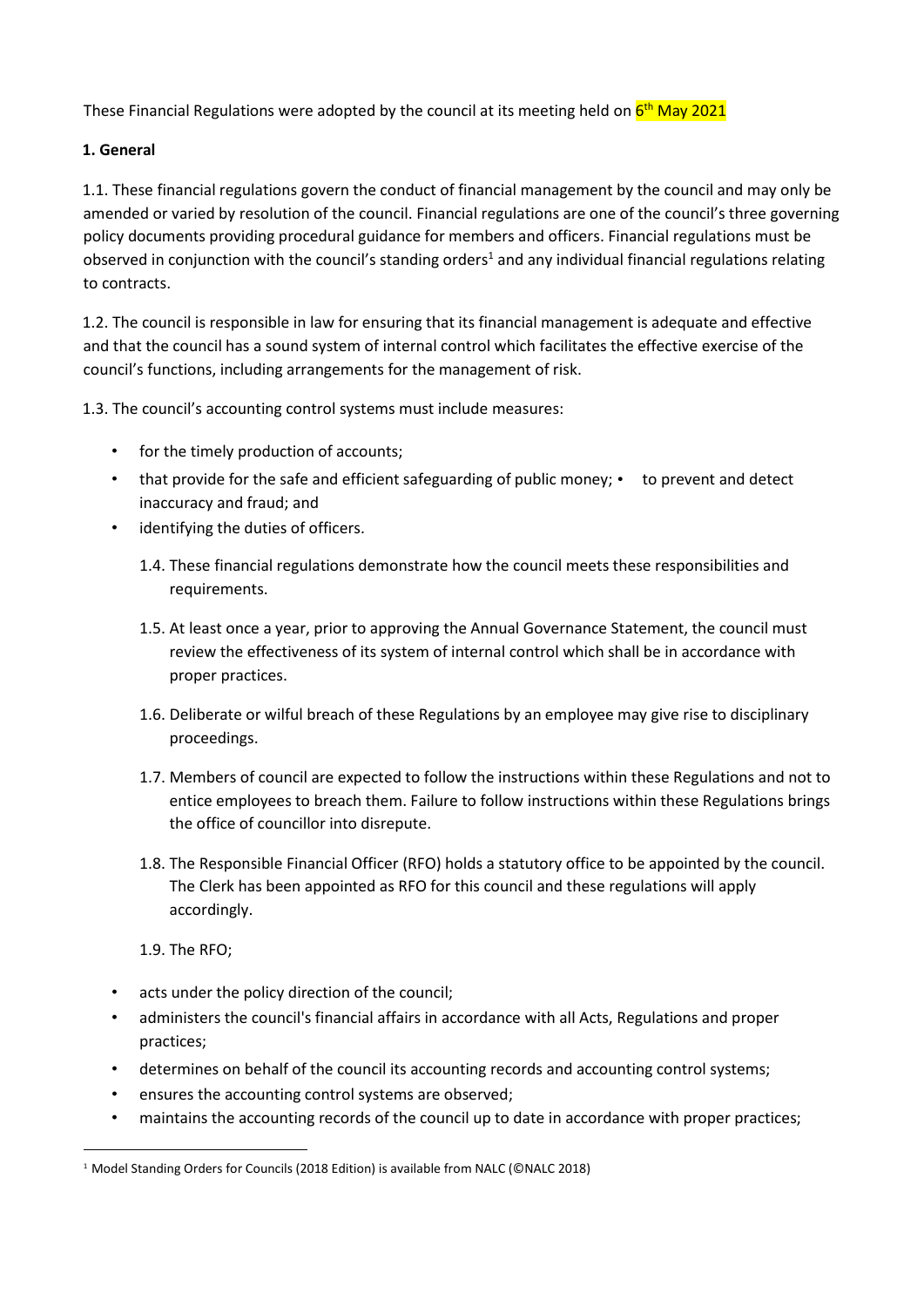- Assists the council to secure economy, efficiency and effectiveness in the use of its resources; and
- Produces financial management information as required by the council.
- 1.10. The accounting records determined by the RFO shall be sufficient to show and explain the council's transactions and to enable the RFO to ensure that any income and expenditure account and statement of balances, or record of receipts and payments and additional information, as the case may be, or management information prepared for the council from time to time comply with the Accounts and Audit Regulations.

1.11. The accounting records determined by the RFO shall in particular contain:

- entries from day to day of all sums of money received and expended by the council and the matters to which the income and expenditure or receipts and payments account relate;
- a record of the assets and liabilities of the council; and
- wherever relevant, a record of the council's income and expenditure in relation to claims made, or to be made, for any contribution, grant or subsidy.

1.12. The accounting control systems determined by the RFO shall include:

- procedures to ensure that the financial transactions of the council are recorded as soon as reasonably practicable and as accurately and reasonably as possible;
- procedures to enable the prevention and detection of inaccuracies and fraud and the ability to reconstruct any lost records;
- identification of the duties of officers dealing with financial transactions and division of responsibilities of those officers in relation to significant transactions;
- procedures to ensure that uncollectable amounts, including any bad debts are not submitted to the council for approval to be written off except with the approval of the RFO and that the approvals are shown in the accounting records; and
- measures to ensure that risk is properly managed.

1.13. The council is not empowered by these Regulations or otherwise to delegate certain specified decisions. In particular any decision regarding:

- setting the final budget or the precept (council tax requirement);
- approving accounting statements;
- approving an annual governance statement;
- borrowing;
- writing off bad debts;
- declaring eligibility for the General Power of Competence; and
- addressing recommendations in any report from the internal or external auditors, shall be a matter for the full council only.

1.14. In addition, the council must:

- determine and keep under regular review the bank mandate for all council bank accounts;
- approve any grant or a single commitment in excess of £5,000; and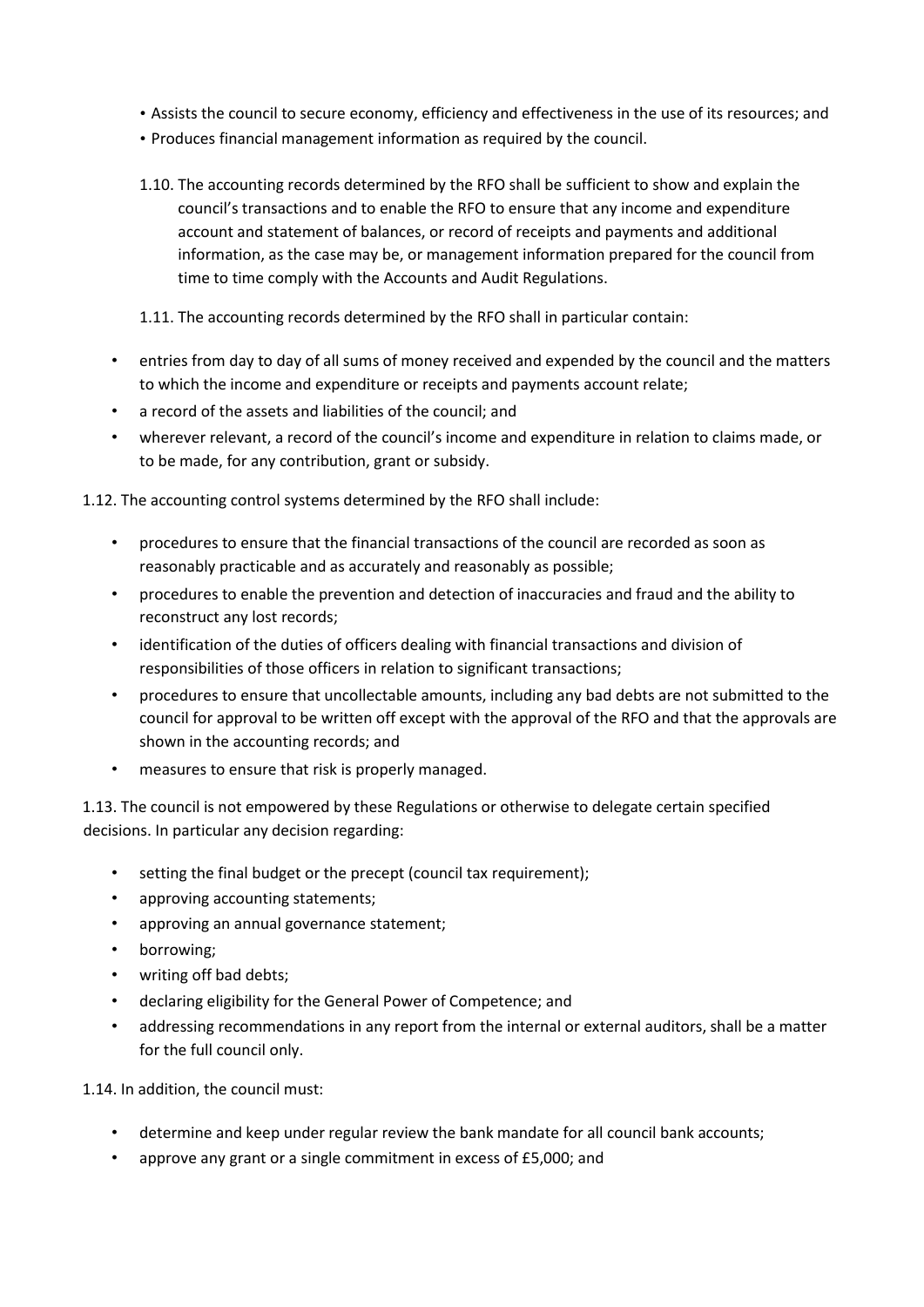• in respect of the annual salary for any employee have regard to recommendations about annual salaries of employees made by the relevant committee in accordance with its terms of reference.

1.15. In these financial regulations, references to the Accounts and Audit Regulations or 'the regulations' shall mean the regulations issued under the provisions of section 27 of the Audit Commission Act 1998, or any superseding legislation, and then in force unless otherwise specified.

In these financial regulations the term 'proper practice' or 'proper practices' shall refer to guidance issued in *Governance and Accountability for Local Councils - a Practitioners' Guide (England)* issued by the Joint Practitioners Advisory Group (JPAG), available from the websites of NALC and the Society for Local Council Clerks (SLCC).

# **2. Accounting and audit (internal and external)**

2.1. All accounting procedures and financial records of the council shall be determined by the RFO in accordance with the Accounts and Audit Regulations, appropriate guidance and proper practices.

2.2. On a regular basis, at least twice a year, a full summary of accounts shall be presented (for all accounts) produced by the RFO. Members of the PC shall be invited to review and verify accounts. This activity shall on conclusion be reported, including any exceptions, to and noted by the council and / or Finance Working Group.

2.3. The RFO shall complete the annual statement of accounts, annual report, and any related documents of the council contained in the Annual Return (as specified in proper practices) as soon as practicable after the end of the financial year and having certified the accounts shall submit them and report thereon to the council within the timescales set by the Accounts and Audit Regulations.

2.4. The council shall ensure that there is an adequate and effective system of internal audit of its accounting records, and of its system of internal control in accordance with proper practices. Any officer or member of the council shall make available such documents and records as appear to the council to be necessary for the purpose of the audit and shall, as directed by the council, supply the RFO, internal auditor, or external auditor with such information and explanation as the council considers necessary for that purpose.

2.5. The internal auditor shall be appointed by and shall carry out the work in relation to internal controls required by the council in accordance with proper practices.

2.6. The internal auditor shall:

- be competent and independent of the financial operations of the council;
- report to council in writing, or in person, on a regular basis with a minimum of one annual written report during each financial year;
- to demonstrate competence, objectivity and independence, be free from any actual or perceived conflicts of interest, including those arising from family relationships; and
- has no involvement in the financial decision making, management or control of the council

2.7. Internal or external auditors may not under any circumstances:

- perform any operational duties for the council;
- initiate or approve accounting transactions; or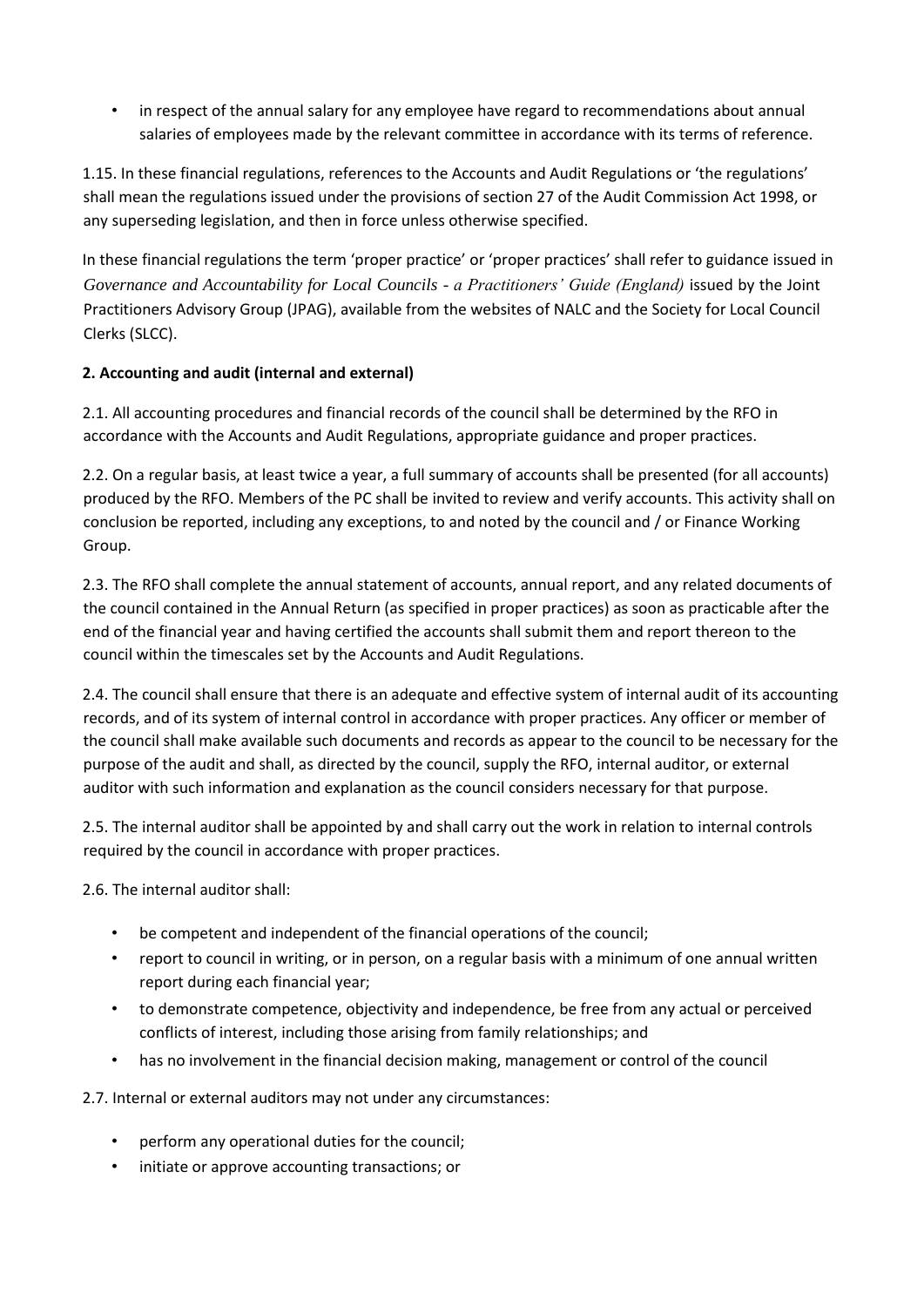• direct the activities of any council employee, except to the extent that such employees have been appropriately assigned to assist the internal auditor.

2.8. For the avoidance of doubt, in relation to internal audit the terms 'independent' and 'independence' shall have the same meaning as is described in proper practices.

2.9. The RFO shall make arrangements for the exercise of electors' rights in relation to the accounts including the opportunity to inspect the accounts, books, and vouchers and display or publish any notices and statements of account required by Audit Commission Act 1998, or any superseding legislation, and the Accounts and Audit Regulations.

2.10. The RFO shall, without undue delay, bring to the attention of all councillors any correspondence or report from internal or external auditors.

# **3. Annual estimates (budget) and forward planning**

3.1. The RFO must each year, by no later than December, prepare detailed estimates of all receipts and payments including the use of reserves and all sources of funding for the following financial year in the form of a budget to be considered by the Finance Working Group and / or Parish Council.

3.2. The council shall fix the precept (council tax requirement), and relevant basic amount of council tax to be levied for the ensuing financial year not later than by the end of January each year. The RFO shall issue the precept to the billing authority and shall supply each member with a copy of the approved annual budget.

3.3. The approved annual budget shall form the basis of financial control for the ensuing year.

# **4. Budgetary control and authority to spend**

4.1. Expenditure on revenue items may be authorised up to the amounts included for that class of expenditure in the approved budget. This authority is to be determined by:

- the council for all items over £5,000;
- a duly delegated committee of the council for items over £500; or
- the Clerk, in conjunction with Chairman of Council or Chairman of the appropriate committee, for any items below £500.

Such authority is to be evidenced by a minute or by an authorisation slip duly signed by the Clerk, and where necessary also by the appropriate Chairman.

Contracts may not be disaggregated to avoid controls imposed by these regulations.

- 4.2. No expenditure may be authorised that will exceed the amount provided in the revenue budget for that class of expenditure other than by resolution of the council, or duly delegated committee. During the budget year and with the approval of council having considered fully the implications for public services, unspent and available amounts may be moved to other budget headings or to an earmarked reserve as appropriate ('virement').
- 4.3. Unspent provisions in the revenue or capital budgets for completed projects shall not be carried forward to a subsequent year.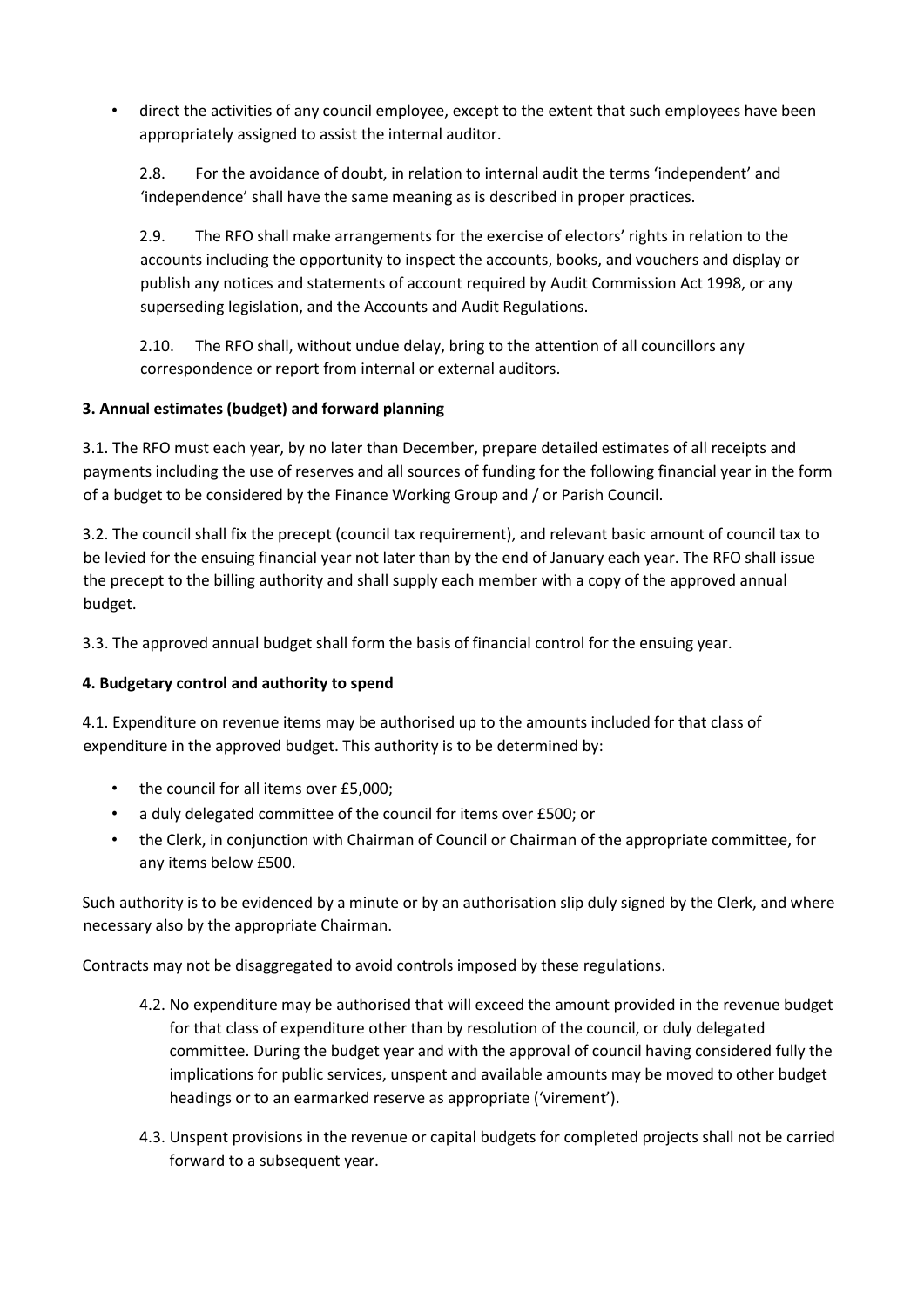- 4.4. The salary budgets are to be reviewed at least annually in November for the following financial year and such review shall be evidenced by a hard copy schedule signed by the Clerk and the Chairman of Council or relevant committee. The RFO will inform committees of any changes impacting on their budget requirement for the coming year in good time.
- 4.5. In cases of extreme risk to the delivery of council services, the clerk may authorise revenue expenditure on behalf of the council which in the clerk's judgement it is necessary to carry out. Such expenditure includes repair, replacement or other work, whether or not there is any budgetary provision for the expenditure, subject to a limit of £1000. The Clerk shall report such action to the chairman as soon as possible and to the council as soon as practicable thereafter.
- 4.6. No expenditure shall be authorised in relation to any capital project and no contract entered into or tender accepted involving capital expenditure unless the council is satisfied that the necessary funds are available and the requisite borrowing approval has been obtained.
- 4.7. All capital works shall be administered in accordance with the council's standing orders and financial regulations relating to contracts.
- 4.8. The RFO shall regularly provide the council with a statement of receipts and payments to date under each head of the budgets, comparing actual expenditure to the appropriate date against that planned as shown in the budget. These statements are to be prepared at least at the end of each financial quarter and shall show explanations of material variances. For this purpose, "material" shall be in excess of 15% of the budget.
- 4.9. Changes in earmarked reserves shall be approved by council as part of the budgetary control process.

#### **5. Banking arrangements and authorisation of payments**

5.1. The council's banking arrangements, including the bank mandate, shall be made by the RFO and approved by the council; banking arrangements may not be delegated to a committee. They shall be regularly reviewed for safety and efficiency.

5.2. The RFO shall prepare a schedule of payments requiring authorisation, forming part of the Agenda for the Meeting and, together with the relevant invoices, present the schedule to council or finance committee. The council / committee shall review the schedule for compliance and, having satisfied itself shall authorise payment by a resolution of the council or finance committee. The approved schedule shall be ruled off and initialled by the Chairman of the Meeting. A detailed list of all payments shall be disclosed within or as an attachment to the minutes of the meeting at which payment was authorised. Personal payments (including salaries, wages, expenses and any payment made in relation to the termination of a contract of employment) may be summarised to remove public access to any personal information.

5.3. All invoices for payment shall be examined, verified and certified by the RFO to confirm that the work, goods or services to which each invoice relates has been received, carried out, examined and represents expenditure previously approved by the council.

5.4. The RFO shall examine invoices for arithmetical accuracy and analyse them to the appropriate expenditure heading. The RFO shall take all steps to pay all invoices submitted, and which are in order, at the next available council or Finance Committee meeting.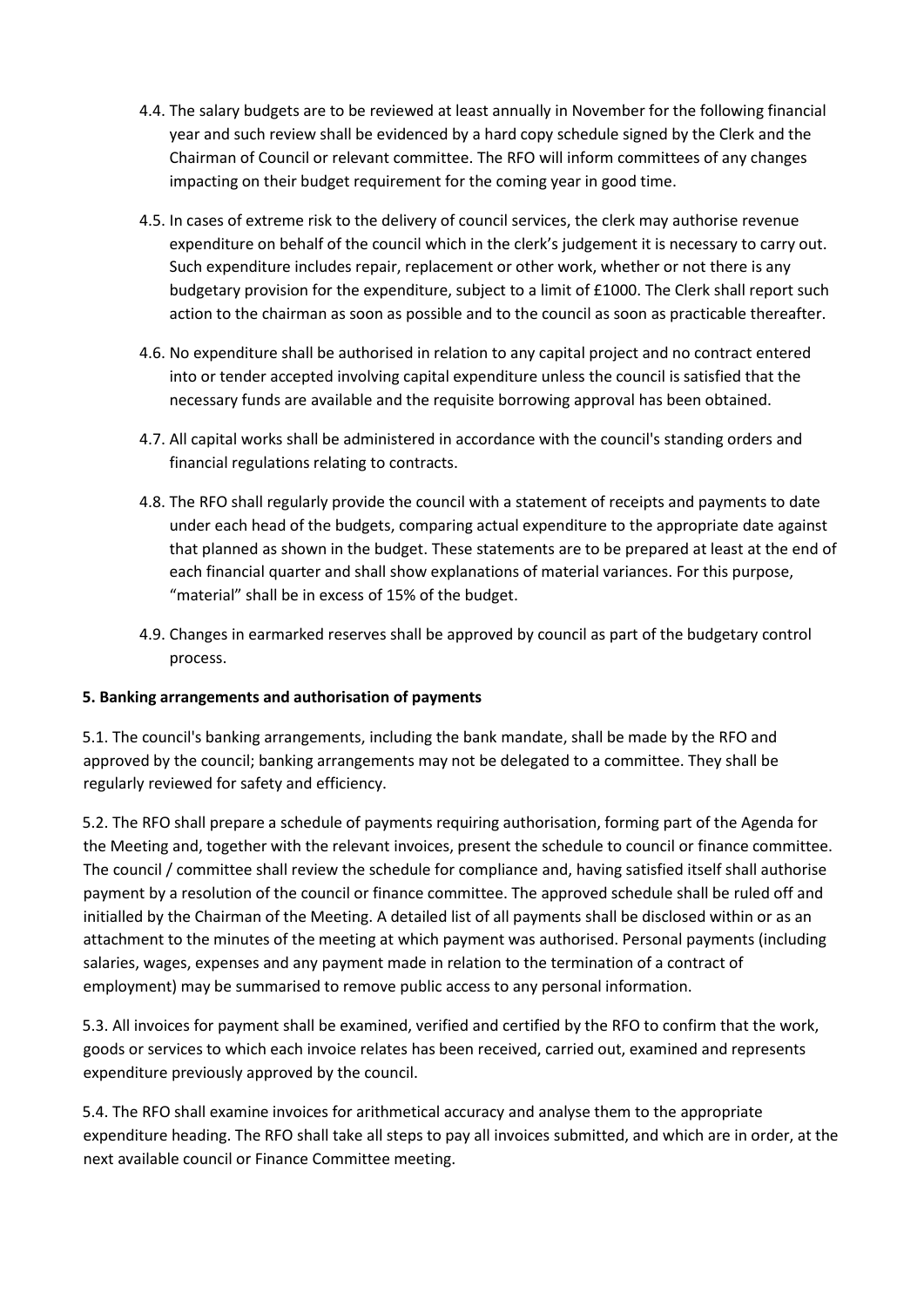5.5. The Clerk and RFO shall have delegated authority to authorise the payment of items only in the following circumstances:

a) If a payment is necessary to avoid a charge to interest under the Late Payment of Commercial Debts (Interest) Act 1998, and the due date for payment is before the next scheduled Meeting of council, where the Clerk and RFO certify that there is no dispute or other reason to delay payment, provided that a list of such payments shall be submitted to the next appropriate meeting of council or finance committee;

b) An expenditure item authorised under 5.6 below (continuing contracts and obligations) provided that a list of such payments shall be submitted to the next appropriate meeting of council or finance committee; or

c) fund transfers within the councils banking arrangements up to the sum of £10,000, provided that a list of such payments shall be submitted to the next appropriate meeting of council or finance committee.

5.6. For each financial year the Clerk and RFO shall draw up a list of due payments which arise on a regular basis as the result of a continuing contract, statutory duty, or obligation (such as but not exclusively) Salaries, PAYE and NI, Superannuation Fund and regular maintenance contracts and the like for which council, or a duly authorised committee, may authorise payment for the year provided that the requirements of regulation 4.1 (Budgetary Controls) are adhered to, provided also that a list of such payments shall be submitted to the next appropriate meeting of council or Finance Committee.

5.7. A record of regular payments made under 5.6 above shall be drawn up and be signed by two members on each and every occasion when payment is authorised - thus controlling the risk of duplicated payments being authorised and / or made.

5.8. In respect of grants a duly authorised committee shall approve expenditure within any limits set by council and in accordance with any policy statement approved by council. Any Revenue or Capital Grant in excess of £5,000 shall before payment, be subject to ratification by resolution of the council.

5.9. Members are subject to the Code of Conduct that has been adopted by the council and shall comply with the Code and Standing Orders when a decision to authorise or instruct payment is made in respect of a matter in which they have a disclosable pecuniary or other interest, unless a dispensation has been granted.

5.10. The council will aim to rotate the duties of members in these Regulations so that onerous duties are shared out as evenly as possible over time.

5.11. Any changes in the recorded details of suppliers, such as bank account records, shall be approved in writing by a Member.

# **6. Instructions for the making of payments**

6.1. The council will make safe and efficient arrangements for the making of its payments.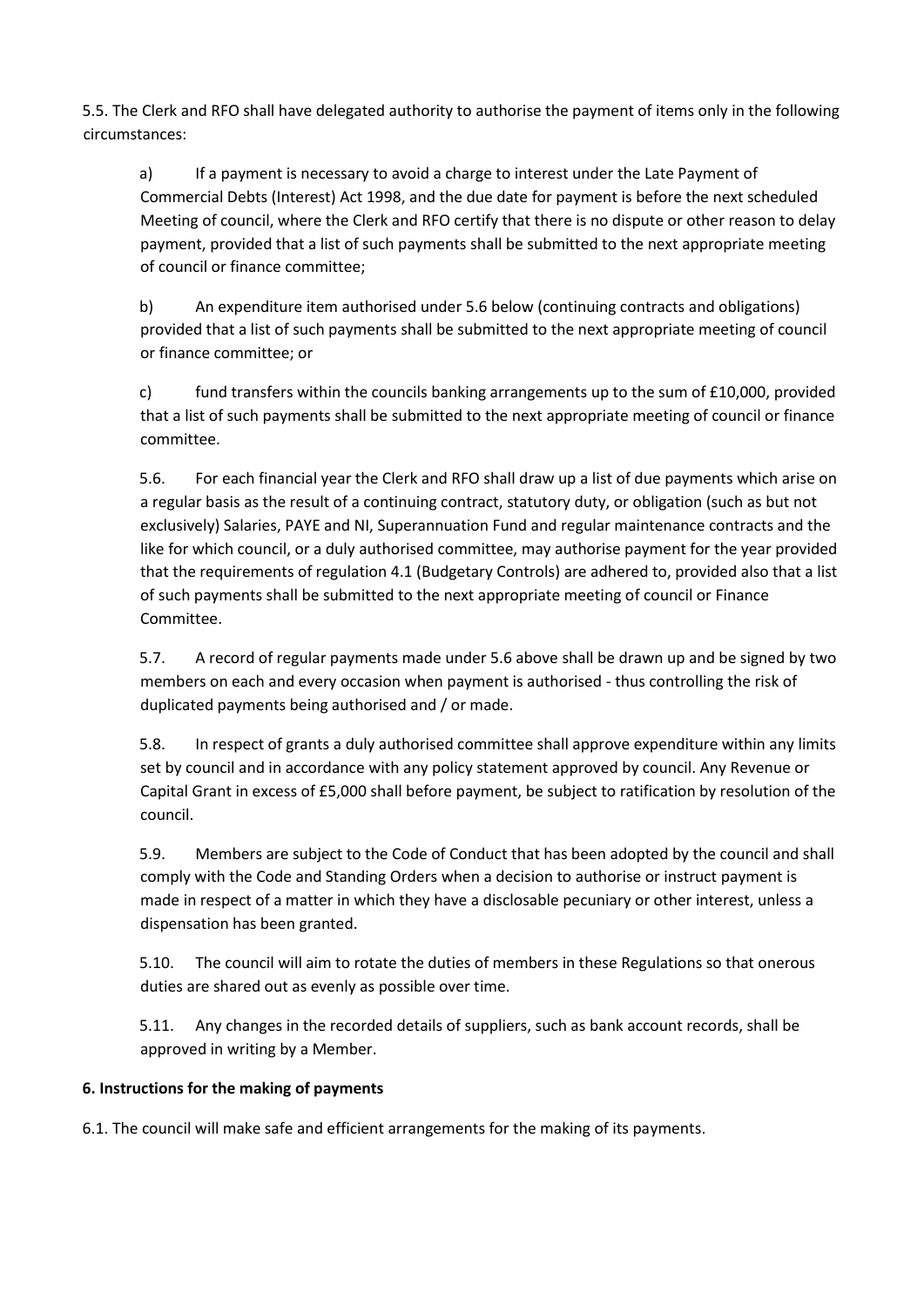6.2. Following authorisation under Financial Regulation 5 above, the council, a duly delegated committee or, if so delegated, the Clerk or RFO shall give instruction that a payment shall be made.

6.3. All payments shall be effected by cheque or other instructions to the council's bankers, or otherwise, in accordance with a resolution of council or duly delegated committee.

6.4. Cheques or orders for payment drawn on the bank account in accordance with the schedule as presented to council or committee shall be signed by at least one member of the Council and countersigned by the Clerk, in accordance with a resolution instructing that payment. A member who is a bank signatory, having a connection by virtue of family or business relationships with the beneficiary of a payment, should not, under normal circumstances, be a signatory to the payment in question.

6.5. To indicate agreement of the details shown on the cheque or order for payment with the counterfoil and the invoice or similar documentation, the signatories shall each also initial the cheque counterfoil.

6.6. Cheques or orders for payment shall not normally be presented for signature other than at a council or committee meeting (including immediately before or after such a meeting). Any signatures obtained away from such meetings shall be reported to the council or Finance Committee at the next convenient meeting.

6.7. If thought appropriate by the council, payment for utility supplies (energy, telephone and water) and any National Non-Domestic Rates may be made by variable direct debit provided that the instructions are signed by two members and any payments are reported to council as made. The approval of the use of a variable direct debit shall be renewed by resolution of the council at least every two years.

6.8. If thought appropriate by the council, payment for certain items (principally salaries) may be made by banker's standing order provided that the instructions are signed, or otherwise evidenced by two members are retained and any payments are reported to council as made. The approval of the use of a banker's standing order shall be renewed by resolution of the council at least every two years.

6.9. If thought appropriate by the council, payment for certain items may be made by BACS or CHAPS methods provided that the instructions for each payment are signed, or otherwise evidenced, by two authorised bank signatories, are retained and any payments are reported to council as made. The approval of the use of BACS or CHAPS shall be renewed by resolution of the council at least every two years.

6.10. If thought appropriate by the council payment for certain items may be made by internet banking transfer provided evidence is retained showing which members approved the payment.

6.11. Where a computer requires use of a personal identification number (PIN) or other password(s), for access to the council's records on that computer, a note shall be made of the PIN and Passwords and shall be handed to and retained by the Chairman of Council in a sealed dated envelope. This envelope may not be opened other than in the presence of two other councillors. After the envelope has been opened, in any circumstances, the PIN and / or passwords shall be changed as soon as practicable. The fact that the sealed envelope has been opened, in whatever circumstances, shall be reported to all members immediately and formally to the next available meeting of the council. This will not be required for a member's personal computer used only for remote authorisation of bank payments.

6.12. No employee or councillor shall disclose any PIN or password, relevant to the working of the council or its bank accounts, to any person not authorised in writing by the council or a duly delegated committee.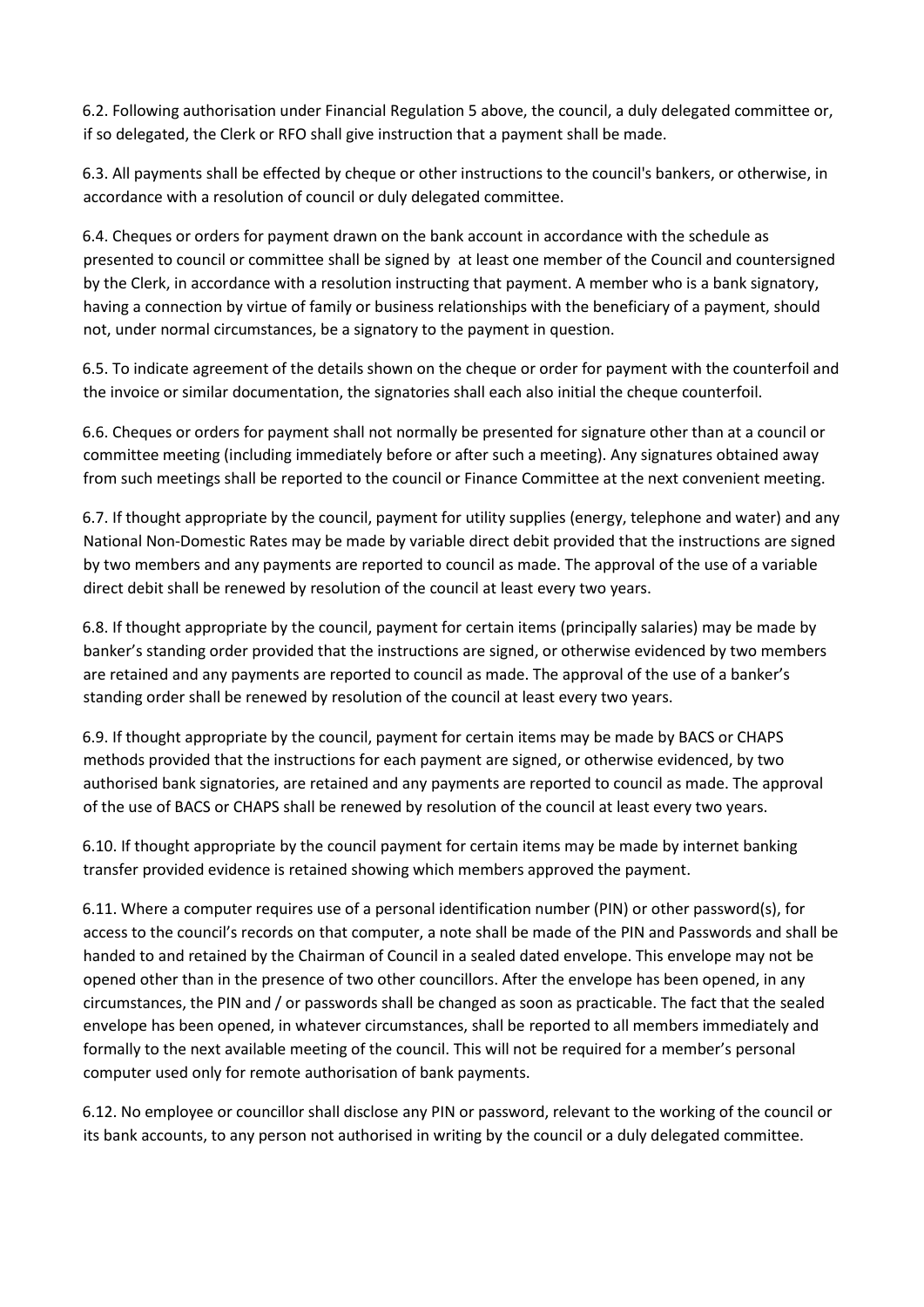6.13. Regular back-up copies of the records on any computer shall be made and shall be stored securely away from the computer in question, and preferably off site.

6.14. The council, and any members using computers for the council's financial business, shall ensure that anti-virus, anti-spyware and firewall software with automatic updates, together with a high level of security, is used.

6.15. Where internet banking arrangements are made with any bank, the Clerk (RFO) shall be appointed as the Service Administrator. The bank mandate approved by the council shall identify a number of councillors who will be authorised to approve transactions on those accounts. The bank mandate will state clearly the amounts of payments that can be instructed by the use of the Service Administrator alone, or by the Service Administrator with a stated number of approvals.

6.16. Access to any internet banking accounts will be directly to the access page (which may be saved under "favourites"), and not through a search engine or e-mail link. Remembered or saved passwords facilities must not be used on any computer used for council banking work. Breach of this Regulation will be treated as a very serious matter under these regulations.

6.17. Changes to account details for suppliers, which are used for internet banking may only be changed on written hard copy notification by the supplier and supported by hard copy authority for change signed by the Clerk (the RFO). A programme of regular checks of standing data with suppliers will be followed.

6.18. Any Debit Card issued for use will be specifically restricted to the Clerk and will also be restricted to a single transaction maximum value of £500 unless authorised by council or finance committee in writing before any order is placed.

6.19. A pre-paid debit card may be issued to employees with varying limits. These limits will be set by the council or Finance Committee. Transactions and purchases made will be reported to the council and authority for topping-up shall be at the discretion of the council or relevant committee.

6.20. Any corporate credit card or trade card account opened by the council will be specifically restricted to use by the Clerk and shall be subject to automatic payment in full at each month-end. Personal credit or debit cards of members or staff shall not be used under any circumstances.

6.21. The council will not maintain any form of cash float. All cash received must be banked intact. Any payments made in cash by the Clerk (for example for postage or minor stationery items) shall be refunded on a regular basis, at least quarterly.

# **7. Payment of salaries**

7.1. As an employer, the council shall make arrangements to meet fully the statutory requirements placed on all employers by PAYE and National Insurance legislation. The payment of all salaries shall be made in accordance with payroll records and the rules of PAYE and National Insurance currently operating, and salary rates shall be as agreed by council, or duly delegated committee.

7.2. Payment of salaries and payment of deductions from salary such as may be required to be made for tax, national insurance and pension contributions, or similar statutory or discretionary deductions must be made in accordance with the payroll records and on the appropriate dates stipulated in employment contracts, provided that each payment is reported to the next available council meeting, as set out in these regulations above.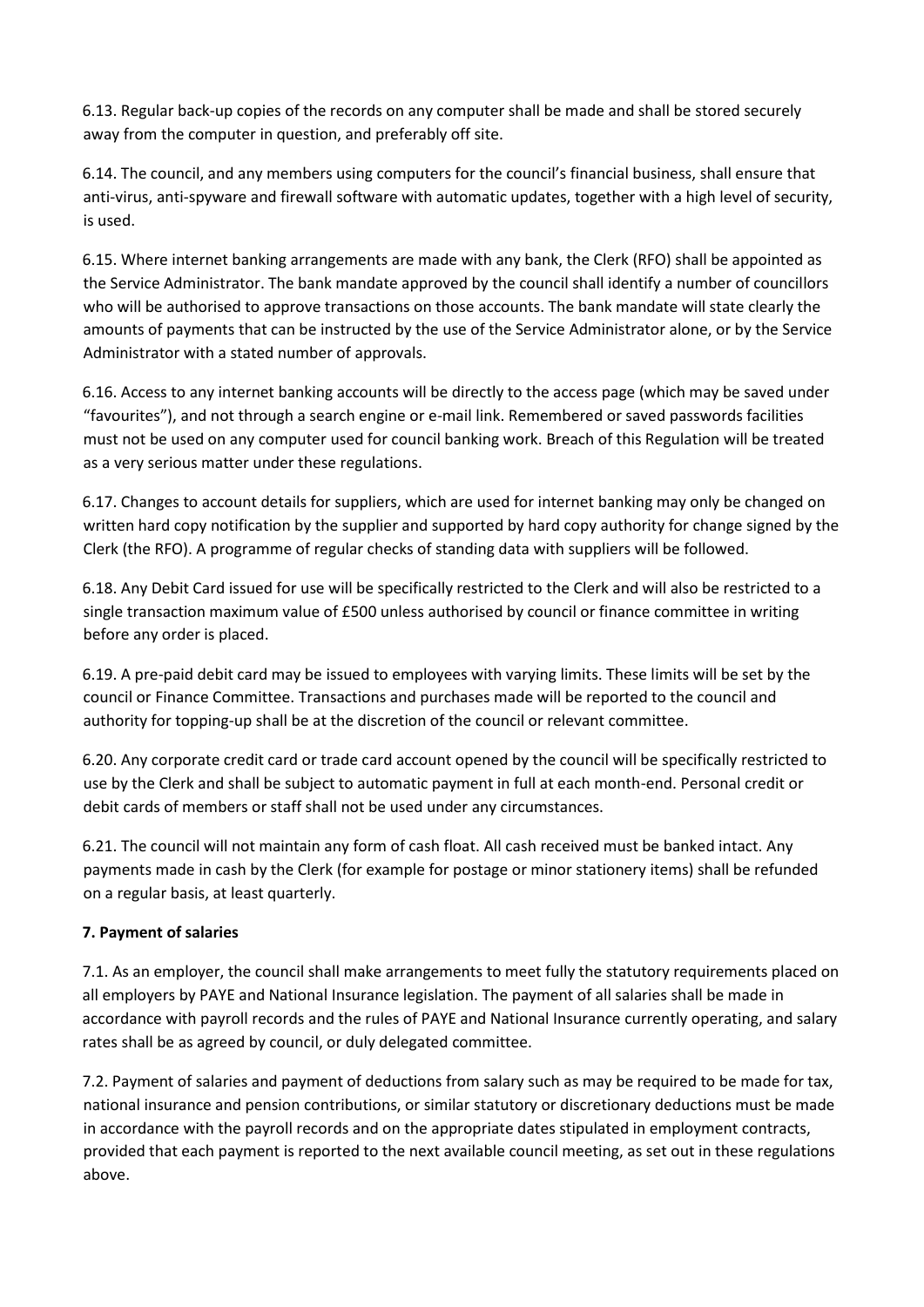7.3. No changes shall be made to any employee's pay, emoluments, or terms and conditions of employment without the prior consent of the council.

7.4. Each and every payment to employees of net salary and to the appropriate creditor of the statutory and discretionary deductions shall be recorded in a separate confidential record (confidential cash book). This confidential record is not open to inspection or review (under the Freedom of Information Act 2000 or otherwise) other than:

- a) by any councillor who can demonstrate a need to know;
- b) by the internal auditor;
- c) by the external auditor; or
- d) by any person authorised under Audit Commission Act 1998, or any superseding legislation.
- 7.5. The total of such payments in each calendar month shall be reported with all other payments as made as may be required under these Financial Regulations, to ensure that only payments due for the period have actually been paid.
- 7.6. An effective system of personal performance management should be maintained for the senior officers.
- 7.7. Any termination payments shall be supported by a clear business case and reported to the council. Termination payments shall only be authorised by council.
- 7.8. Before employing interim staff, the council must consider a full business case.

#### **8. Loans and investments**

8.1. All borrowings shall be affected in the name of the council, after obtaining any necessary borrowing approval. Any application for borrowing approval shall be approved by Council as to terms and purpose. The application for borrowing approval, and subsequent arrangements for the loan shall only be approved by full council.

8.2. Any financial arrangement which does not require formal borrowing approval from the Secretary of State/Welsh Assembly Government (such as Hire Purchase or Leasing of tangible assets) shall be subject to approval by the full council. In each case a report in writing shall be provided to council in respect of value for money for the proposed transaction.

8.3. The council will arrange with the council's banks and investment providers for the sending of a copy of each statement of account to the Chairman of the council at the same time as one is issued to the Clerk or RFO.

8.4. All loans and investments shall be negotiated in the name of the council and shall be for a set period in accordance with council policy.

8.5. The council shall consider the need for an Investment Strategy and Policy which, if drawn up, shall be in accordance with relevant regulations, proper practices and guidance. Any Strategy and Policy shall be reviewed by the council at least annually.

8.6. All investments of money under the control of the council shall be in the name of the council.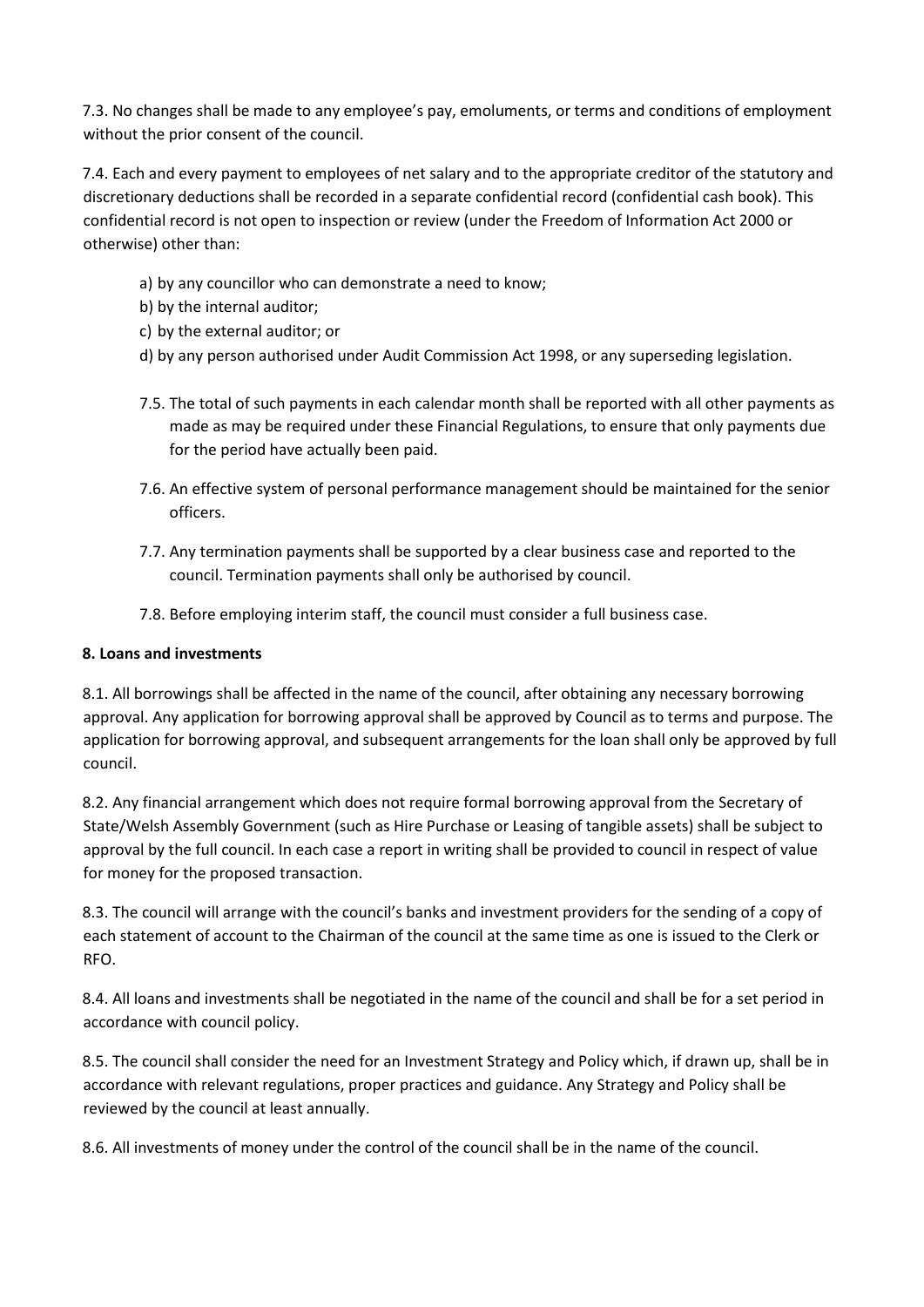8.7. All investment certificates and other documents relating thereto shall be retained in the custody of the RFO.

8.8. Payments in respect of short term or long-term investments, including transfers between bank accounts held in the same bank, or branch, shall be made in accordance with Regulation 5 (Authorisation of payments) and Regulation 6 (Instructions for payments).

# **9. Income**

9.1. The collection of all sums due to the council shall be the responsibility of and under the supervision of the RFO.

9.2. Particulars of all charges to be made for work done, services rendered or goods supplied shall be agreed annually by the council, notified to the RFO and the RFO shall be responsible for the collection of all accounts due to the council.

9.3. The council will review all fees and charges at least annually, following a report of the Clerk.

9.4. Any sums found to be irrecoverable and any bad debts shall be reported to the council and shall be written off in the year.

9.5. All sums received on behalf of the council shall be banked intact as directed by the RFO. In all cases, all receipts shall be deposited with the council's bankers with such frequency as the RFO considers necessary.

9.6. The origin of each receipt shall be entered on the paying-in slip.

9.7. Personal cheques shall not be cashed out of money held on behalf of the council.

9.8. The RFO shall promptly complete any VAT Return that is required. Any repayment claim due in accordance with VAT Act 1994 section 33 shall be made at least annually coinciding with the financial year end.

9.9. Where any significant sums of cash are regularly received by the council, the RFO shall take such steps as are agreed by the council to ensure that more than one person is present when the cash is counted in the first instance, that there is a reconciliation to some form of control such as ticket issues, and that appropriate care is taken in the security and safety of individuals banking such cash.

## **10. Orders for work, goods and services**

10.1. An official order or letter shall be issued for all work, goods and services unless a formal contract is to be prepared or an official order would be inappropriate. Copies of orders shall be retained.

10.2. Order books shall be controlled by the RFO.

10.3. All members and officers are responsible for obtaining value for money at all times. An officer issuing an official order shall ensure as far as reasonable and practicable that the best available terms are obtained in respect of each transaction, usually by obtaining three or more quotations or estimates from appropriate suppliers, subject to any de minimis provisions in Regulation 11.1 below.

10.4. A member may not issue an official order or make any contract on behalf of the council.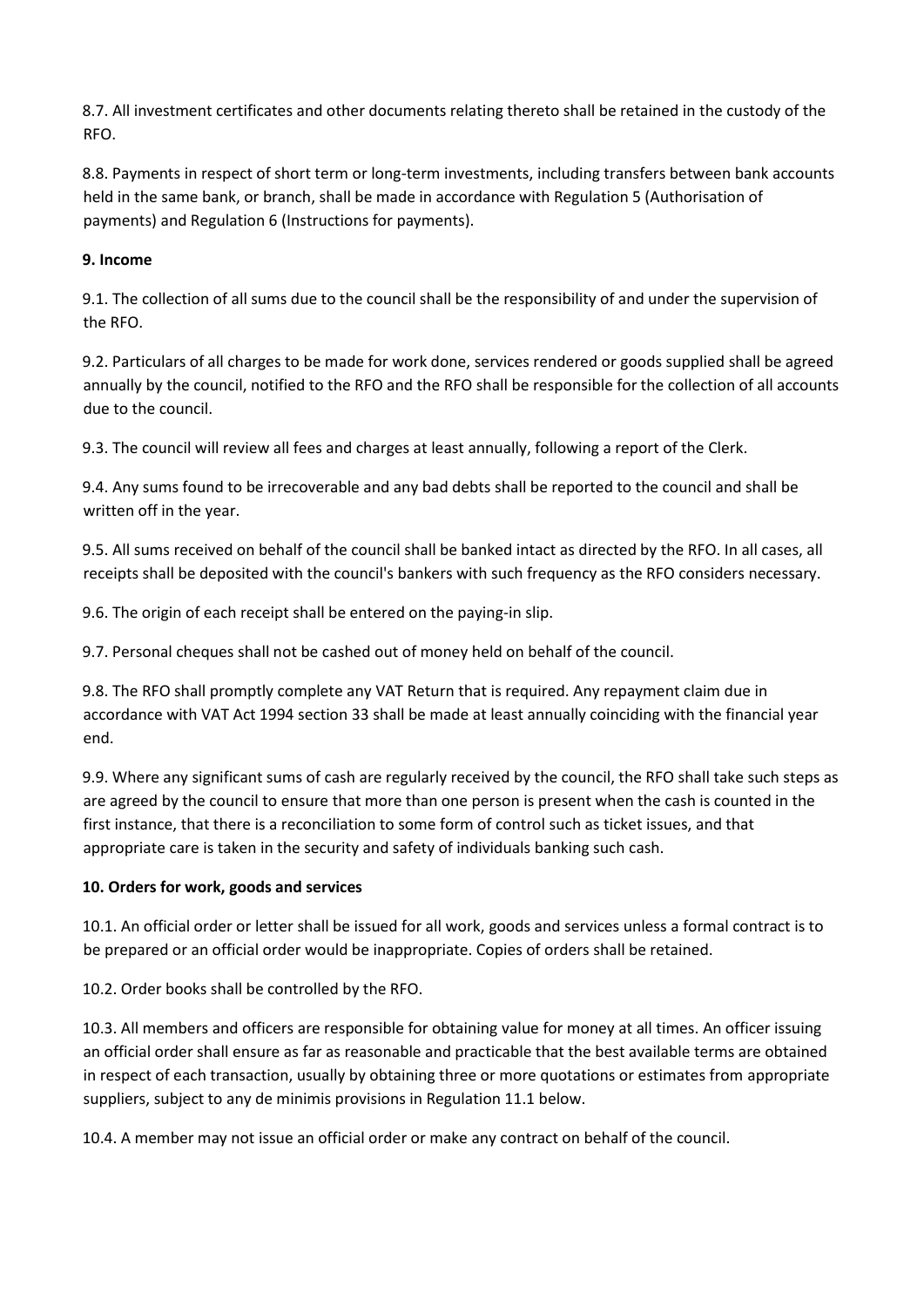10.5. The RFO shall verify the lawful nature of any proposed purchase before the issue of any order, and in the case of new or infrequent purchases or payments, the RFO shall ensure that the statutory authority shall be reported to the meeting at which the order is approved so that the minutes can record the power being used.

# **11. Contracts**

11.1. Procedures as to contracts are laid down as follows:

a) Every contract shall comply with these financial regulations, and no exceptions shall be made otherwise than in an emergency provided that this regulation need not apply to contracts which relate to items (i) to (vi) below:

i. for the supply of gas, electricity, water, sewerage and telephone services; ii. for specialist services such as are provided by legal professionals acting in disputes; iii. for work to be executed or goods or materials to be supplied which consist of repairs to or parts for existing machinery or equipment or plant; iv. for work to be executed or goods or materials to be supplied which constitute an extension of an existing contract by the council;

v. for additional audit work of the external auditor up to an estimated value of £500 (in excess of this sum the Clerk (RFO) shall act after consultation with the Chairman and Vice Chairman of council); and vi. for goods or materials proposed to be purchased which are proprietary articles and / or are only sold at a fixed price.

- b) Where the council intends to procure or award a public supply contract, public service contract or public works contract as defined by The Public Contracts Regulations 2015 ("the Regulations") which is valued at £25,000 or more, the council shall comply with the relevant requirements of the Regulations<sup>2</sup>.
- c)The full requirements of The Regulations, as applicable, shall be followed in respect of the tendering and award of a public supply contract, public service contract or public works contract

which exceed thresholds in The Regulations set by the Public Contracts Directive 2014/24/EU (which may change from time to time) $3$ .

- d) When applications are made to waive financial regulations relating to contracts to enable a price to be negotiated without competition the reason shall be embodied in a recommendation to the council.
- e) Such invitation to tender shall state the general nature of the intended contract and the Clerk shall obtain the necessary technical assistance to prepare a specification in appropriate cases. The invitation shall in addition state that tenders must be addressed to the Clerk in the ordinary course of post. Each tendering firm shall be supplied with a specifically marked envelope

<sup>&</sup>lt;sup>2</sup> The Regulations require councils to use the Contracts Finder website to advertise contract opportunities, set out the procedures to be followed in awarding new contracts and to publicise the award of new contracts

<sup>&</sup>lt;sup>3</sup> Thresholds currently applicable are:

a) For public supply and public service contracts 209,000 Euros (£181,302)

b) For public works contracts 5,225,000 Euros (£4,551,413)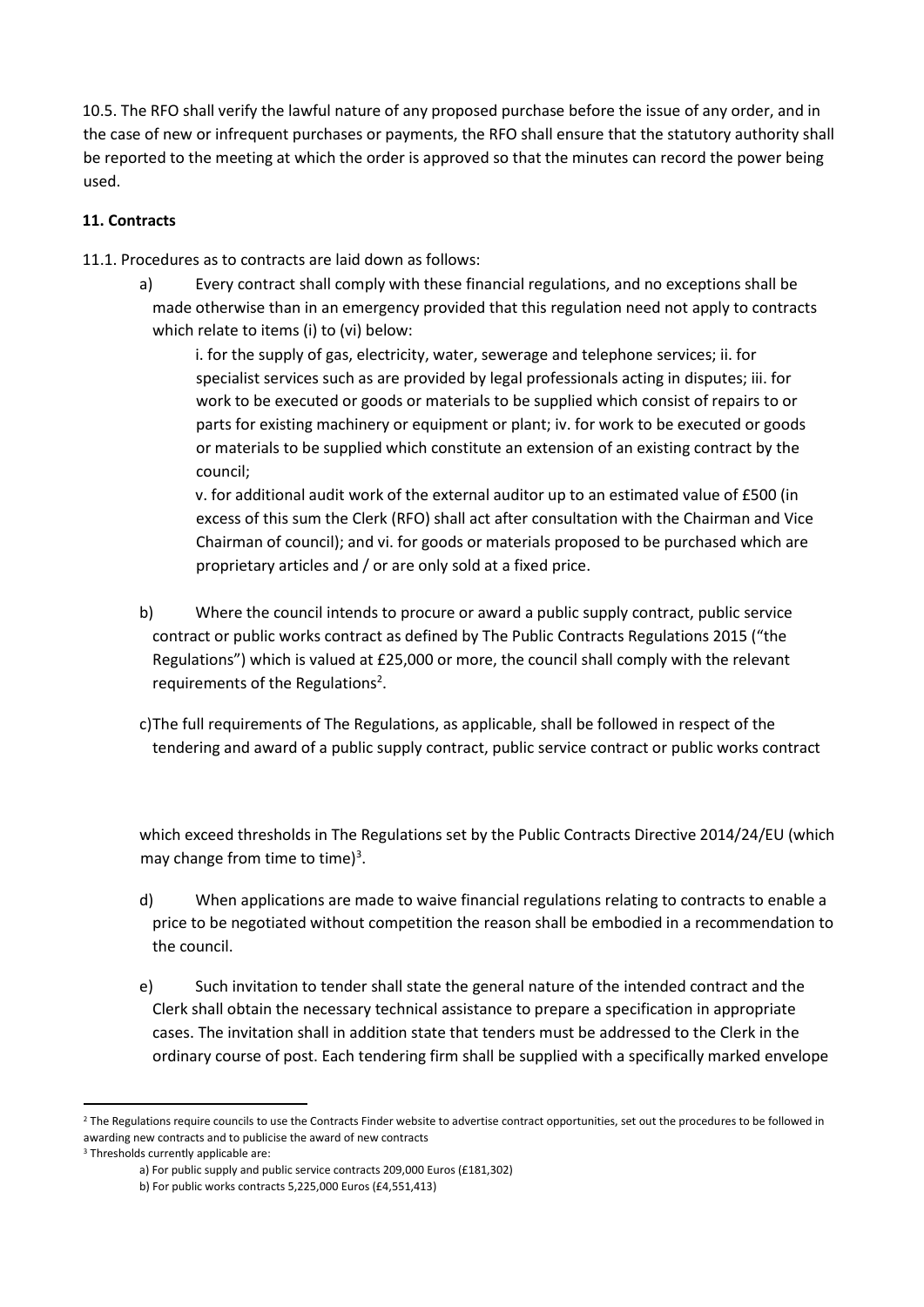in which the tender is to be sealed and remain sealed until the prescribed date for opening tenders for that contract.

- f) All sealed tenders shall be opened at the same time on the prescribed date by the Clerk in the presence of at least one member of council.
- g) Any invitation to tender issued under this regulation shall be subject to Standing Ordersand shall refer to the terms of the Bribery Act 2010.
- h) When it is to enter into a contract of less than £25,000 in value for the supply of goods or materials or for the execution of works or specialist services other than such goods, materials, works or specialist services as are excepted as set out in paragraph (a) the Clerk (RFO) shall obtain 3 quotations (priced descriptions of the proposed supply); where the value is below £3,000 and above £100 the Clerk or RFO shall strive to obtain 3 estimates. Otherwise, Regulation 10.3 above shall apply.
- i) The council shall not be obliged to accept the lowest or any tender, quote or estimate.
- j) Should it occur that the council, or duly delegated committee, does not accept any tender, quote or estimate, the work is not allocated and the council requires further pricing, provided that the specification does not change, no person shall be permitted to submit a later tender, estimate or quote who was present when the original decision-making process was being undertaken.

## **12. Assets, properties and estates**

12.1. The Clerk shall make appropriate arrangements for the custody of all title deeds and Land Registry Certificates of properties held by the council. The RFO shall ensure a record is maintained of all properties held by the council, recording the location, extent, plan, reference, purchase details, nature of the interest, tenancies granted, rents payable and purpose for which held in accordance with Accounts and Audit Regulations.

12.2. No tangible moveable property shall be purchased or otherwise acquired, sold, leased or otherwise disposed of, without the authority of the council, together with any other consents required by law, save where the estimated value of any one item of tangible movable property does not exceed £250.

12.3. No real property (interests in land) shall be sold, leased or otherwise disposed of without the authority of the council, together with any other consents required by law. In each case a report in writing shall be provided to council in respect of valuation and surveyed condition of the property (including matters such as planning permissions and covenants) together with a proper business case (including an adequate level of consultation with the electorate).

12.4. No real property (interests in land) shall be purchased or acquired without the authority of the full council. In each case a report in writing shall be provided to council in respect of valuation and surveyed condition of the property (including matters such as planning permissions and covenants) together with a proper business case (including an adequate level of consultation with the electorate).

12.5. Subject only to the limit set in Regulation 14.2 above, no tangible moveable property shall be purchased or acquired without the authority of the full council. In each case a report in writing shall be provided to council with a full business case.